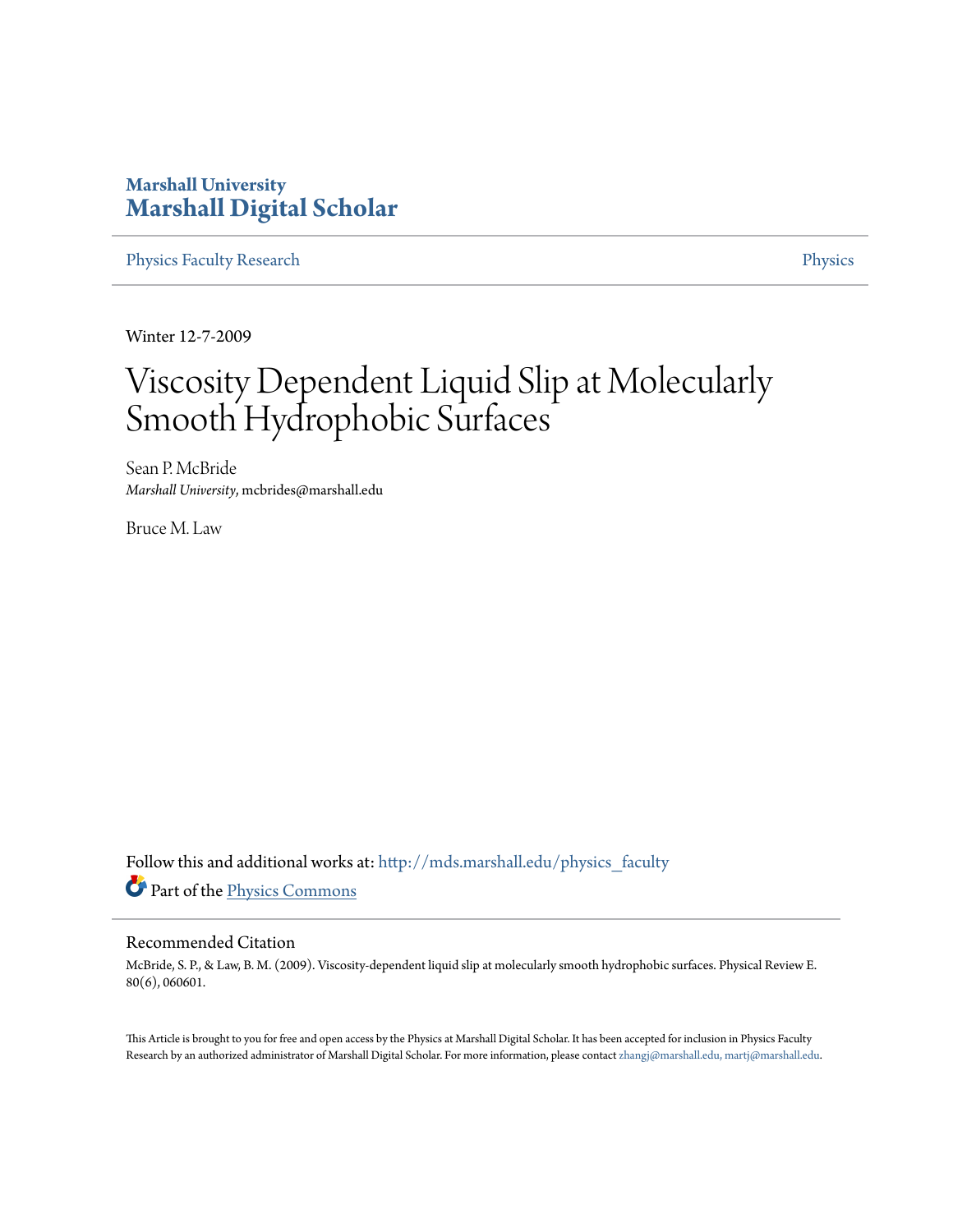#### **Viscosity-dependent liquid slip at molecularly smooth hydrophobic surfaces**

Sean P. McBride and Bruce M. Law

*Department of Physics, Cardwell Hall, Kansas State University, Manhattan, Kansas 66506-2601, USA* Received 9 March 2009; revised manuscript received 11 September 2009; published 7 December 2009-

Colloidal probe atomic force microscopy is used to study the slip behavior of 18 Newtonian liquids from two homologous series, the *n*-alkanes and *n*-alcohols, at molecularly smooth hydrophobic *n*-hexadecyltrichlorosilane coated surfaces. We find that the slip behavior is governed by the bulk viscosity  $\eta$ of the liquid, specifically, the slip length  $b \sim \eta^x$  with  $x \sim 0.33$ . Additionally, the slip length was found to be shear rate independent, validating the use of Vinogradova slip theory in this work.

DOI: [10.1103/PhysRevE.80.060601](http://dx.doi.org/10.1103/PhysRevE.80.060601)

PACS number(s): 83.50.Rp, 68.37.Ps

When discussing fluid flow over a solid object, it is customary to apply the Navier-Stokes equations, assuming noslip boundary conditions (BCs), such that the fluid velocity relative to the solid is zero at the solid-liquid interface  $[1]$  $[1]$  $[1]$ . This no-slip BC has successfully described macroscopic experiments for many years. However, recent experiments on confined liquids have demonstrated that partial slip frequently occurs at the solid-liquid interface, leading to a nonzero fluid velocity adjacent to the solid surface. Slip behavior is described by the slip length *b*, which is defined as the extrapolation distance into the solid surface, where the fluid velocity would be equal to zero. The study of slip BCs has become a subject of increasing importance with the advent of microfluidic and nanofluidic devices  $\lceil 2 \rceil$  $\lceil 2 \rceil$  $\lceil 2 \rceil$ . Experimental slip lengths from nanometers to microns have been reported in the literature  $[1]$  $[1]$  $[1]$ . Unfortunately, reliable measurements of the slip length have proven to be difficult to obtain  $[3,4]$  $[3,4]$  $[3,4]$  $[3,4]$ . As such, there are ongoing discussions not only as to what physical phenomena cause slip but also which of the numerous experiments constitute reliable slip measurements.

Direct evidence for slip has been determined by measuring the motion of fluorescent nanometer-sized tracer particles in solution near a solid surface  $\lceil 5 \rceil$  $\lceil 5 \rceil$  $\lceil 5 \rceil$ ; however, this technique has a limited slip length resolution of  $\sim$ 10 nm. Colloidal probe atomic force microscopy (AFM) and the surface forces apparatus (SFA) can provide a better slip length resolution of  $\sim$ 1 nm, but care must be taken to eliminate artifacts that may mask slip behavior  $\lceil 3, 4 \rceil$  $\lceil 3, 4 \rceil$  $\lceil 3, 4 \rceil$ . In colloidal probe AFM  $\lceil 6 \rceil$  $\lceil 6 \rceil$  $\lceil 6 \rceil$ , the AFM cantilever is driven at a constant speed  $v_d$  toward the solid surface. The colloidal sphere at the end of the AFM cantilever approaches at a slower speed *v*, which depends upon how rapidly the liquid can be squeezed out from between the two surfaces. This changing velocity is dependent upon the solid/liquid BCs through the slip length *b*. The hydrodynamic force experienced by the colloidal sphere is given by

$$
F_h = \frac{6\pi\eta r^2 \nu \psi}{h},\tag{1}
$$

<span id="page-1-0"></span>where  $\eta$  is the bulk viscosity, *r* is the radius of the colloidal probe, *h* is the separation distance between the colloidal probe and the solid surface, and *v*=*dh*/*dt* is the measured approach velocity of the colloidal probe. For the no-slip BC, the parameter  $\psi = 1$ . From continuum hydrodynamics, Vino-

gradova [[7](#page-4-6)] determined a relationship between  $\psi$  and the slip length *b* (V-theory), which is valid for  $h \ll r$ , assuming a constant slip length *b* independent of shear rate. For hydrophobic surfaces,

$$
\psi = \frac{h}{3b} \left[ \left( 1 + \frac{h}{6b} \right) \ln \left( 1 + \frac{6b}{h} \right) - 1 \right].
$$
 (2)

<span id="page-1-1"></span>The experimental hydrodynamic force is measured from the bending of the AFM cantilever via Hooke's law  $F_e = kx$ , where  $k$  is the cantilever spring constant. As illustrated by Cottin-Bizonne *et al.*  $[8]$  $[8]$  $[8]$ , Eqs.  $(1)$  $(1)$  $(1)$  and  $(2)$  $(2)$  $(2)$  can be expanded in the limit of large separations  $X=6b/h \le 1$ 

$$
\frac{6\pi\eta r^2 \nu}{F_h} = h + 2b. \tag{3}
$$

<span id="page-1-2"></span>The key feature of this expansion is that the extrapolated experimental data should intercept the *h* axis at *h*=−2*b* in the absence of any experimental artifacts.

Theory  $[9,10]$  $[9,10]$  $[9,10]$  $[9,10]$  and recent experiments  $[3,4]$  $[3,4]$  $[3,4]$  $[3,4]$  indicate that for experimentally accessible shear rates  $(\dot{\gamma} \sim 10^2 - 10^5 \text{ s}^{-1})$ , the slip length should be constant and independent of shear rate, as assumed in the V-theory; the slip length is expected to only become shear rate dependent  $[9]$  $[9]$  $[9]$  at very high shear rates near the critical shear rate  $\dot{\gamma}_c \approx 10^{11} \text{ s}^{-1} [11]$  $\dot{\gamma}_c \approx 10^{11} \text{ s}^{-1} [11]$  $\dot{\gamma}_c \approx 10^{11} \text{ s}^{-1} [11]$  (accessible in computer simulations). Experimental measurements [[12,](#page-4-11)[13](#page-4-12)], which exhibit shear rate-dependent slip may indicate the presence of either nanobubbles  $\left[14,15\right]$  $\left[14,15\right]$  $\left[14,15\right]$  $\left[14,15\right]$  or nanoparticles  $\lceil 16 \rceil$  $\lceil 16 \rceil$  $\lceil 16 \rceil$  on the surface or may be a result of an incorrect determination of the zero of separation  $(h=0)$  [[4](#page-4-3)].

In this work, we use colloidal probe AFM  $\lceil 6 \rceil$  $\lceil 6 \rceil$  $\lceil 6 \rceil$  to determine the slip length against a molecularly smooth Si wafer for 18 different liquids from two homologous series; nine *n*-alkanes and nine *n*-alcohols. An advantage of this study is that the same colloidal probe and Si surface are used for all liquids. As such, relative changes in slip can be readily compared between liquids and any slip length trends can be attributed to liquid properties (because the solid surfaces remain unchanged).

In order to study low viscosity liquids, we use large silica colloidal spheres with diameters  $2r \sim 55$   $\mu$ m from Mo-Sci. Such large colloidal spheres possess additional advantages: the viscous drag on the cantilever itself  $[17]$  $[17]$  $[17]$  is negligible (<1%) compared with the hydrodynamic force and larger separations  $h(\text{max}) = 2$   $\mu$ m can be used while still remaining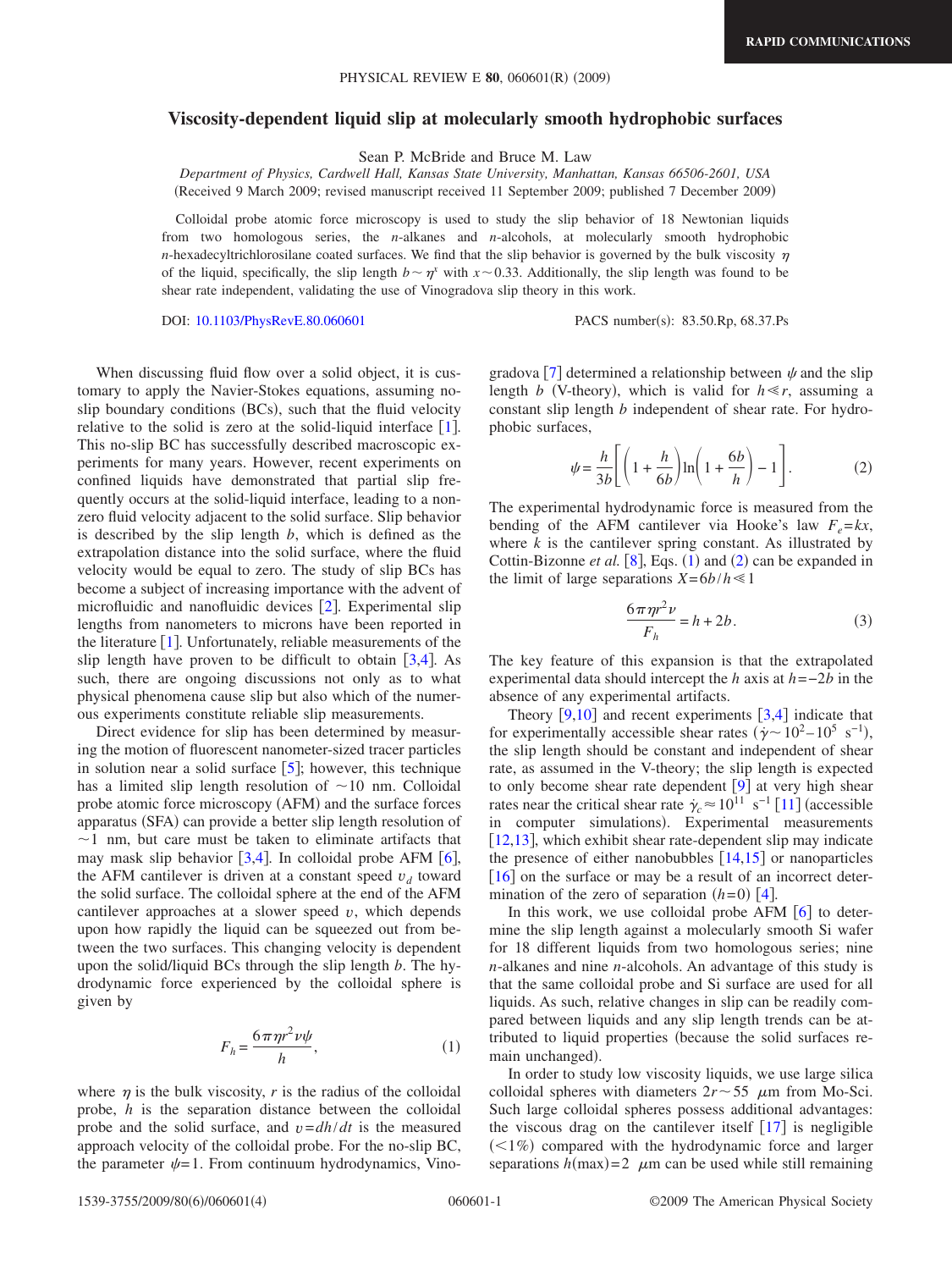in the regime  $h \ll r$  required by Eq. ([2](#page-1-1)). The spheres were UV glued to triangular AFM cantilevers (Veeco NP-S series) with spring constants in the range  $k \sim 0.6 - 1.3$  N/m. Both the Si wafer from Silicon Materials Inc. (which possessed a  $\sim$ 2-nm-thick amorphous native oxide layer) and attached silica colloidal particle were silanated with n-hexadecyltrichlorosilane (Fluka) self-assembled monolayer (SAM) using a cold deposition  $(10 \degree C)$  wet chemistry coating procedure  $\lceil 18 \rceil$  $\lceil 18 \rceil$  $\lceil 18 \rceil$  performed in a dry box. After coating, the Si wafer and silica sphere had rms surface roughnesses of 0.3 nm and less than 1 nm, respectively, as measured over a 1  $\mu$ m<sup>2</sup> area using tapping mode AFM. The Si surface had a uniform hydrophobic silane coating, as indicated by a water contact angle of  $107 \pm 0.7$ °, *n*-dodecane contact angle hysteresis of less than 4°, and a critical surface tension of  $20.3 \pm 0.02$  mN/m determined from the *n*-alkane homolo-gous series [[18](#page-4-17)]. The *n*-alkanes (from *n*-heptane to *n*-hexadecane, excluding *n*-undecane) and *n*-alcohols (from *n*-ethanol to *n*-decanol), a total of 18 liquids, had a stated purity of 99+*%* and were used as received from Sigma Aldrich. In order to minimize adsorption of any atmospheric contaminants onto either the colloidal probe or Si wafer substrate, an atmospheric chamber was built between the Asylum 3D MFP head and base. This allows an *in situ* purging of both surfaces with  $99.999 + %$  purity N<sub>2</sub> gas for 1 min. With the nitrogen gas turned off, the liquid to be studied was then immediately filled *in situ* under this inert gas atmosphere. After each experiment, the AFM colloidal probe/holder and Si wafer were rinsed well and/or sonicated in chloroform, blown dry with  $N_2$  gas, and then vacuum dried before the next liquid was studied. The same Si wafer was used in all experiments; each homologous series was studied with two different colloidal probes to test reproducibility.

The spring constant *k* is determined *in situ* using our most viscous liquid (n-decanol), which has the largest hydrodynamic response and therefore provides the most accurate determination of *k*. More specifically, *k* is determined from the hydrodynamic bending of the cantilever at large separations  $(h \sim 1-2$   $\mu$ m) [[19](#page-4-18)] for *n*-decanol, assuming no-slip BCs  $(b=0)$ . For our system with small slip lengths *b*  $\sim$  10–30 nm, a no-slip BC (b=0) is an excellent approximation at large *h*. With *k* then fixed, the slip length *b*, which primarily plays a role at small separations, can be determined for any liquid by comparing the experimental hydrodynamic force  $F_e \equiv F_e(h)$  with theory  $[F_h, Eqs. (1)$  $[F_h, Eqs. (1)$  $[F_h, Eqs. (1)$  and ([2](#page-1-1))] over an extended separation range (50 nm $\lt h \lt 2$   $\mu$ m). A slow approach (300-500 nm/s) was performed prior to each hydrodynamic measurement to calibrate the voltage response of the AFM photodetector and to ensure that no nanobubbles or anomalous charges were present; only a weak van der Waals interaction was observed immediately before hard contact between the two solid surfaces.

Figure  $1(a)$  $1(a)$  demonstrates the excellent agreement between experimental data (circles) and V-theory with  $b = 23.4$  nm (solid line) for *n*-heptanol at a cantilever drive speed  $v_d$  $= 40 \mu m/s$ . The theory is slightly noisy because experimental values for the speed  $v$  are used in Eq.  $(1)$  $(1)$  $(1)$ . As the colloidal probe approaches the solid surface, the hydrodynamic force  $F<sub>h</sub>$  increases from 1.5 to 40 nN as the separation *h* decreases from 2  $\mu$ m to 50 nm. The effective shear rate  $\dot{\gamma}_e = v/h$  [Fig.

#### $(2009)$

<span id="page-2-0"></span>

FIG. 1. (a) Hydrodynamic force  $F<sub>h</sub>$  versus separation *h* for *n*-heptanol at  $v_d$ =40  $\mu$ m/s; experiment (circles), V-theory for *b*  $= 23.4$  nm (solid line), and effective shear rate  $\dot{\gamma}_e$  (dashed line). Inset: hydrodynamic force residuals  $R = F_e - F_h$  for *n*-heptanol. (b) Expansion representation  $[Eq. (3)]$  $[Eq. (3)]$  $[Eq. (3)]$  of *n*-heptanol data from (a); experiment (circles), V-theory for  $b = 23.4$  nm (thin solid line), experimental no-slip BC (dashed line), and extrapolation of experimental data for  $h \ge b$  (dotted line). Inset: *b* as a function of  $v_d$  for *n*-heptanol.

 $1(a)$  $1(a)$ , dashed line] increases from 20 s<sup>-1</sup> at *h*=2  $\mu$ m to 1000 s−1 at *h*= 50 nm. The absence of systematic deviations in the residuals  $R = F_e - F_h$  [Fig. [1](#page-2-0)(a) inset] for separations 50 nm $\leq h \leq 2$   $\mu$ m implies that V-theory is in good agreement with our experimental data for constant *b* for this separation range. Deviations at small separations  $(h<25$  nm) may be due to either a decreasing viscosity (shear thinning) or increasing slip length with decreasing separation; however, further work is required to ascertain the cause for these deviations. Our excellent agreement with V-theory as well as the fact that the slip length *b* is independent of  $v_d$  to within experimental error [Fig.  $1(b)$  $1(b)$ , inset] provides evidence that *b* is shear rate independent (at least for  $h > 50$  nm).

Figure  $1(b)$  $1(b)$  replots the data in Fig.  $1(a)$ , using the representation in Eq.  $(3)$  $(3)$  $(3)$ . The slope of the dotted line is  $1.005 \pm 0.005$ , which implies that  $\eta$  and r are accurately determined. As determined from the intercept, the slip length is  $b = 25.1$  nm, which agrees well with the value of *b* = 23.4 nm determined in Fig. [1](#page-2-0)(a). The viscosity  $\eta$  was determined for the actual experimental temperature using  $\lceil 20 \rceil$  $\lceil 20 \rceil$  $\lceil 20 \rceil$ . Our preference is to use Eqs.  $(1)$  $(1)$  $(1)$  and  $(2)$  $(2)$  $(2)$  to determine *b*, as Eq.  $(3)$  $(3)$  $(3)$  is more susceptible to errors originating from extrapolating data over large distances. In the remainder of this publication, we discuss the slip length results obtained for the *n*-alkanes and *n*-alcohols at large separations  $(h > 50$  nm) where V-theory provides an excellent description of experimental data. **Each correlation** is found between the  $\frac{1}{2}$  e (s)  $\frac{1}{2}$  (a)  $\frac{1}{2}$  (a)  $\frac{1}{2}$  (a)  $\frac{1}{2}$  (a)  $\frac{1}{2}$  (a)  $\frac{1}{2}$  (a)  $\frac{1}{2}$  (a)  $\frac{1}{2}$  (a)  $\frac{1}{2}$  (a)  $\frac{1}{2}$  (a)  $\frac{1}{2}$  (a)  $\frac{1}{2}$  (

Both theory and computer simulations have suggested a number of causes for slip on molecularly smooth solid surfaces. If one cause dominates the others, then it should show up as a correlation in the experimental data. Three potential slip mechanisms are discussed below.

(i) If the commensurability/incommensurability of the liquid for the solid surface structure  $[21,22]$  $[21,22]$  $[21,22]$  $[21,22]$  principally determined the slip behavior, this would imply that similarly sized molecules (e.g., *n*-octane and *n*-octanol) should exhibit similar slip lengths. Figure [2](#page-3-0) indicates that these two liquids do not exhibit similar slip lengths.

(ii) Theory suggests that the slip length  $b$  should monotonically increase with increasing contact angle  $\theta$  [[23](#page-4-22)[,24](#page-4-23)]. In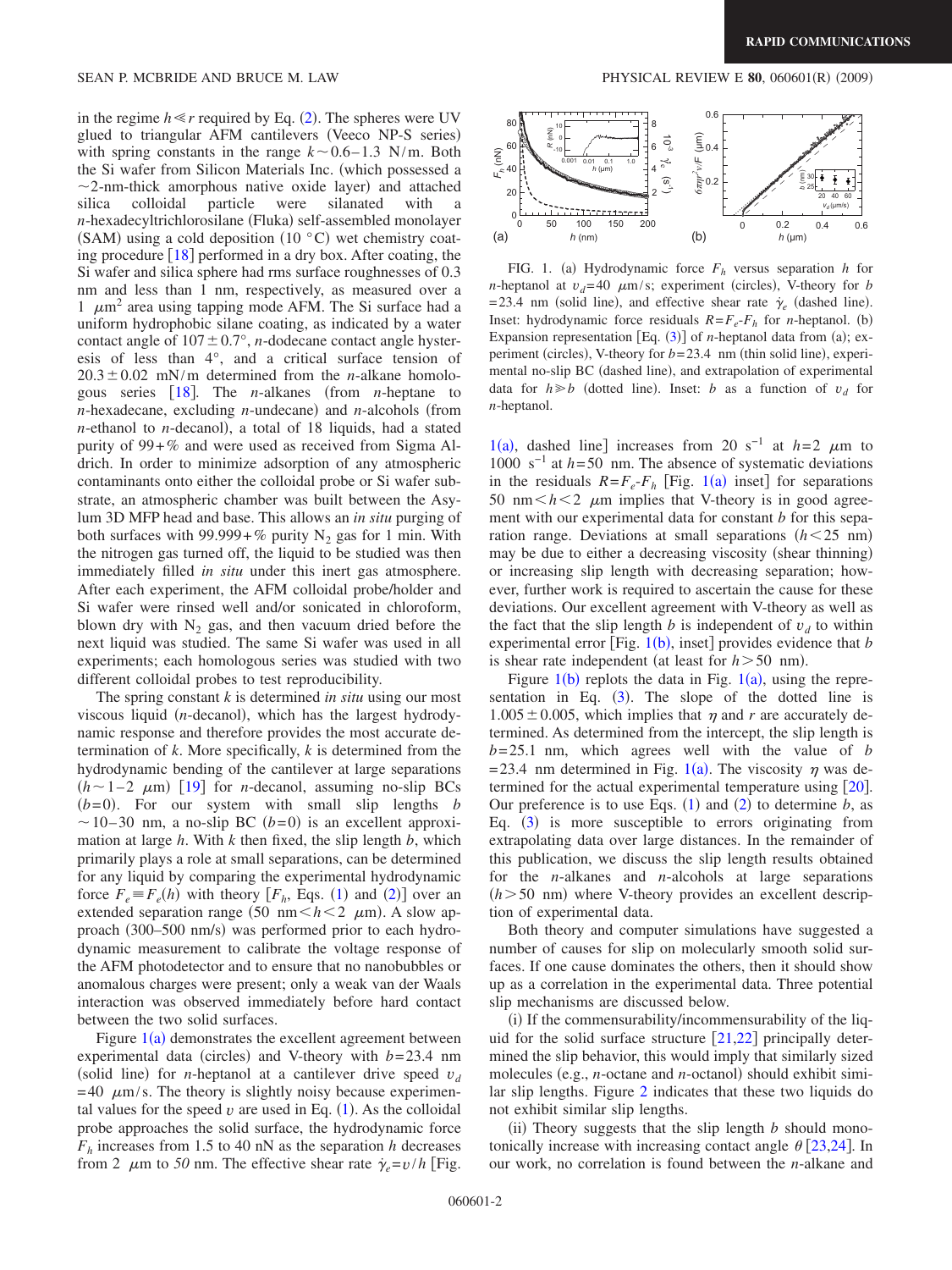<span id="page-3-0"></span>

FIG. 2. (a) Slip length *b* versus contact angle  $\theta$  for the *n*-alkanes (open symbols) and *n*-alcohols (solid symbols). (b) Slip length  $b$ versus bulk viscosity  $\eta$  on a log-log plot for the *n*-alkanes (open symbols) and *n*-alcohols (solid symbols). The solid line is a fit to the data, as described in the text. Spring constants for the three AFM cantilevers: inverted triangles (open and solid), *k*  $= 1.26$  N/m; triangles,  $k=1.31$  N/m; squares,  $k=0.63$  N/m.

*n*-alcohol slip length data sets when plotted as a function of contact angle [Fig.  $2(a)$  $2(a)$ ]. Hence, the slip length is not predominantly determined by the wettability of the liquid for the solid substrate for these liquids. The slip length *b* error bars in Fig. [2](#page-3-0) represent either the experimental uncertainty from a minimum of six experiments or an uncertainty of 1 nm, originating from our estimated zero in separation error  $[25]$  $[25]$  $[25]$ , which ever is larger.

 $(iii)$  Theory suggests that  $b$  should increase linearly with viscosity  $\eta$  for homologous series of liquids against a structureless atomically smooth solid surface  $[9,10,26]$  $[9,10,26]$  $[9,10,26]$  $[9,10,26]$  $[9,10,26]$ . In contrast to this prediction, we find an excellent correlation be-tween data sets [Fig. [2](#page-3-0)(b)] for  $b = A \eta^x$  with amplitude *A*  $x = 130 \pm 60$  nm/(Pa s)<sup>x</sup> and exponent  $x = 0.33 \pm 0.17$ . An element that is missing from most theories and computer simulations is the influence of the *n*-alkylsilane brush on the slip behavior. The presence of this brush on both the Si surface and colloidal probe will alter how momentum is transferred from the liquid to the solid, which in turn will influence the slip behavior  $[10]$  $[10]$  $[10]$ .

Theory suggests that similar slip behavior should be observed for both polymeric and nonpolymeric liquids  $[9]$  $[9]$  $[9]$ . Fetzer *et al.* [[27](#page-4-26)] observed very large shear independent slip lengths while studying the dewetting dynamics of polystyrene films on *n*-alkylsilane-coated Si wafers. In their study, short polymer chain lengths were used, below the entanglement length  $\lceil 28 \rceil$  $\lceil 28 \rceil$  $\lceil 28 \rceil$ ; hence, these polymers are expected to behave like simple Newtonian liquids in these dewetting studies. Our measurements are qualitatively consistent with the very large shear-independent slip lengths observed by Fetzer *et al.* The viscosities  $(\eta \sim 10^4 - 10^7 \text{ Pa s})$  and slip lengths  $(b \sim 100 - 10000$  nm) were many orders of magnitude larger than the corresponding quantities studied here. For an *n*-dodecyltrichlorosilane (C12) coating, they found  $b \sim \eta^x$ with  $x \sim 0.5$ ; for an *n*-octadecyltrichlorosilane (C18) coating, the exponent showed almost zero slope  $(x \sim 0)$  at small viscosities, which increased to a larger slope  $(x \sim 0.33)$  at large viscosities. Our measured exponent  $x \sim 0.33$  for a *n*-hexadecyltrichlorosilane (C16) coating is approximately consistent with their polymer results; however, the amplitude *A* observed here is a factor of  $\sim$  10 larger than in the polymer experiments.

#### $(2009)$

Cottin-Bizonne *et al.* [[3](#page-4-2)] and Honig and Ducker [[4](#page-4-3)] recently reported shear-independent slip lengths. The experimental results in  $\left[3,4\right]$  $\left[3,4\right]$  $\left[3,4\right]$  $\left[3,4\right]$  and those reported here are inconsistent with each other. The shear rate independence of *b* and the agreement with V-theory are indicative that each of these experiments provides a valid measure of the slip. We postulate that the differences in the slip behavior could be due to differences either in the sample surfaces or sample environment.

Honig and Ducker  $\lceil 4 \rceil$  $\lceil 4 \rceil$  $\lceil 4 \rceil$  used a colloidal probe AFM incorporating a novel evanescent wave detector to determine the zero of separation. They study slip in sucrose solutions and polydisperse polydimethylsiloxane against various hydrophilic  $(\theta \le 5^{\circ}, 20^{\circ})$  and hydrophobic  $(\theta \sim 40^{\circ}, 90^{\circ})$  surfaces [[29](#page-4-28)]. In all cases, their results were described by a no-slip  $BC (b=0)$ . For binary liquid mixtures and polydisperse systems, preferential adsorption may alter the slip behavior. Honig and Ducker report a relatively large contact angle hysteresis of  $\Delta \theta \sim 15^{\circ} - 20^{\circ}$  [[29](#page-4-28)]. Contact angle hysteresis is generally associated with physical or chemical roughness [[30](#page-4-29)]; hence, their surfaces may be more chemically heterogeneous than our surfaces. These differences might explain their no-slip observations.

Cottin-Bizonne *et al.* used an accurate custom-designed dynamic SFA to determine slip behavior  $\lceil 3, 8 \rceil$  $\lceil 3, 8 \rceil$  $\lceil 3, 8 \rceil$ . They examined water-glycerol mixtures against Pyrex and octadecyltrichlorosilane(OTS)-coated Pyrex [[8](#page-4-7)]. They do not find the systematic variation with viscosity that we report here; preferential adsorption effects in the binary mixture may be responsible for these differences. For dodecane and water against various solid surfaces, they reported a strong divergence in the slip length for  $\theta > 90^{\circ}$ , where all reported slip lengths have  $b < 20$  nm  $\left[ 8 \right]$  $\left[ 8 \right]$  $\left[ 8 \right]$ . In particular, for dodecane against OTS-Pyrex ( $\theta = 28^{\circ}$ ), they reported a slip length  $b \sim 2$  nm, which is smaller than the value reported here  $(b \sim 15$  nm). All of our measurements are for liquids with contact angle  $\theta$ <45°; therefore, our experiments are not necessarily inconsistent with a wettability-driven slip length at higher contact angles of  $\theta \sim 90^{\circ}$ . The difference in slip magnitude for dodecane may be due to one of the following: differences in silane chain length, differences in silane preparation, and/or our use of an environmental chamber, where filling is done under  $N_2$  gas. It has been shown in the past that differences in the silane deposition temperature can significantly alter the surface properties of *n*-alkylsilane coatings  $[18]$  $[18]$  $[18]$ . Also, our use of an environmental chamber minimizes contamination of the solid surfaces by atmospheric vapors.

In summary, we have used colloidal probe AFM to determine the slip behavior for the *n*-alkane and *n*-alcohol homologous series against a hydrophobic *n*-hexadecyltrichlorosilane-coated Si wafer. The slip lengths for these liquids obtained for separations *h* 50 nm were shear rate independent, where the hydrodynamic force quantitatively agreed with a theory by Vinogradova  $[7]$  $[7]$  $[7]$ . As the same colloidal probe and same Si wafer surface were used in studying all of these liquids, trends in the slip length can be attributed to changes in liquid properties. We find that the slip length *b* is predominantly a function of the bulk